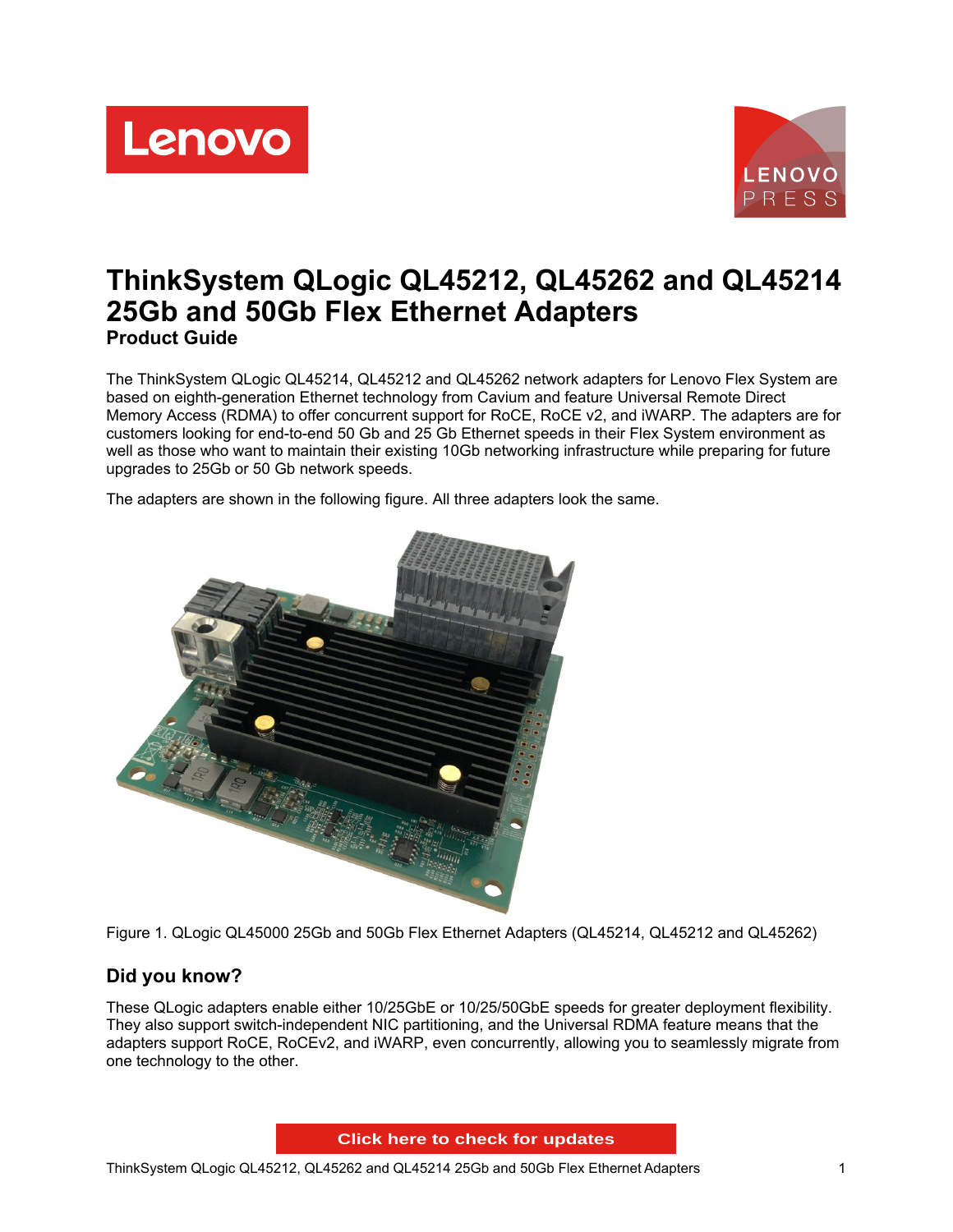## **Part number information**

The part numbers to order the adapters are listed in the following table.

| Part number    | Feature                                                                                           | <b>Description</b>                                           |  |  |  |  |
|----------------|---------------------------------------------------------------------------------------------------|--------------------------------------------------------------|--|--|--|--|
| 25 Gb Ethernet |                                                                                                   |                                                              |  |  |  |  |
| 7XC7A05844     | B <sub>2VU</sub>                                                                                  | ThinkSystem QLogic QL45214 Flex 25Gb 4-Port Ethernet Adapter |  |  |  |  |
| 50 Gb Ethernet |                                                                                                   |                                                              |  |  |  |  |
| 7XC7A05845     | B <sub>2</sub> VV<br>ThinkSystem QLogic QL45262 Flex 50Gb 2-Port Ethernet Adapter with iSCSI/FCoE |                                                              |  |  |  |  |
| 7XC7A05843     | B <sub>2</sub> VT                                                                                 | ThinkSystem QLogic QL45212 Flex 50Gb 2-Port Ethernet Adapter |  |  |  |  |

Table 1. Ordering information

### **Features**

The QLogic 25 and 50 Gb Ethernet adapters for Flex System have the following key features:

#### **Support for new 25/50 GbE and existing 10 GbE Flex networking**

The QLogic 25 and 50 Gb Ethernet adapters are ideally paired with the new ThinkSystem NE2552E 25/50/100Gb Flex Switch for the ultimate in networking performance, however the adapters are also supported with most of the existing Flex System 10Gb I/O modules. This means you can buy new ThinkSystem compute nodes already enabled for high-speed networking and ready for when you upgrade the embedded switches in your Flex System Enterprise Chassis.

#### **Cost effective single-lane connection**

The 25 Gbps Ethernet specification enables network bandwidth to be cost-effectively scaled in support of next-generation server and storage solutions residing in cloud and Web-scale data center environments. 25 and 50GbE results in a single-lane connection similar to existing 10GbE technology—but delivers 2.5 to 5 times greater bandwidth. Compared to 40GbE solutions, 25GbE technology provides superior switch port density by requiring just a single lane (versus four lanes with 40GbE), along with lower costs and power requirements. Cavium is a leading innovator driving 25 and 50 GbE technologies across enterprise and cloud market segments.

#### **NIC partitioning and SR-IOV to maximize network utilization**

The QLogic adapters support cutting-edge server virtualization technologies—single-root I/O virtualization (SR-IOV) and virtual NIC capabilities such as switch independent NIC partitioning (also known as NPAR or vNIC2) and Unified Fabric Port. With NIC partitioning, each of the physical ports on the adapter can be logically divided into four or eight virtual NIC (vNIC) functions with user-definable bandwidth settings. With SR-IOV, each virtual port can be assigned to an individual VM directly by bypassing the virtual switch in the Hypervisor, which results in near-native performance.

#### **High performance Universal RDMA Offload**

The QLogic 25 and 50 GbE adapters support RoCE and iWARP acceleration to deliver low latency, low CPU utilization, and high performance on iSER and Windows Server Message Block (SMB) Direct 3.0 / 3.02. The adapters have the unique capability to deliver Universal RDMA to enable RoCE, RoCEv2, and iWARP. Cavium Universal RDMA and emerging low latency I/O bus mechanisms such as Network File System over RDMA (NFSoRDMA) and Non-Volatile Memory Express (NVMe) allow customers to accelerate access to data. Cavium's cutting-edge offloading technology increases cluster efficiency and scalability to many thousands of nodes.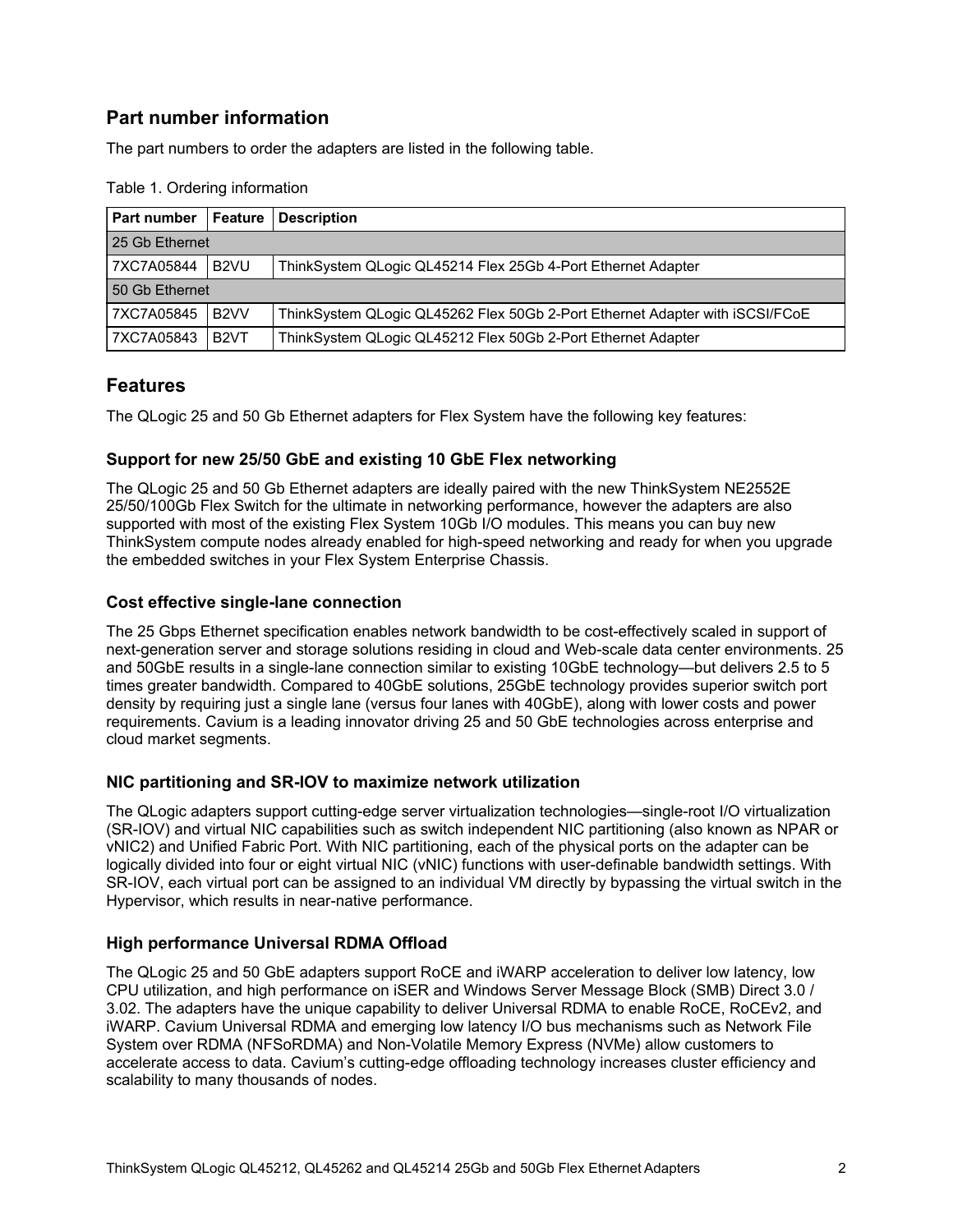#### **High density server virtualization**

The latest hypervisors and multicore systems use several technologies to increase the scale of virtualization. The QLogic 25 and 50 GbE adapters support:

- VMware NetQueue
- Windows Hyper-V Virtual Machine Queue (VMQ)
- Linux Multiqueue
- Windows, Linux, and VMware switch-independent NIC partitioning (NPAR)
- Windows Hyper-V, Linux Kernel-based Virtual Machine (KVM), and VMware ESXi SR-IOV

These features provide ultimate flexibility, quality of service (QoS), and optimized host and virtual machine (VM) performance while providing full 25 and 50 Gbps bandwidth per port. Public and private cloud virtualized server farms can now achieve 2.5 to 5 times the VM density for the best price and VM ratio.

#### **Wire-speed network virtualization**

Enterprise-class data centers can be scaled using overlay networks to carry VM traffic over a logical tunnel using NVGRE, GRE, VXLAN, and GENEVE. Although overlay networks can resolve virtual Local Area Network (VLAN) limitations, native stateless offloading engines are bypassed, which places a higher load on the system's CPU. The QLogic 25 and 50 GbE adapters efficiently handle this load with advanced NVGRE, GRE, VXLAN, and GENEVE stateless offload engines that access the overlay protocol headers. This access enables traditional stateless offloads of encapsulated traffic with native-level performance in the network. Additionally, the adapters support VMware NSX and Open vSwitch (OVS).

#### **Hyperscale Orchestration With OpenStack**

The QLogic 25 and 50 GbE adapters support the OpenStack open source infrastructure for constructing and supervising public, private, and hybrid cloud computing platforms. It provides for both networking and storage services (block, file, and object) for iSER. These platforms allow providers to rapidly and horizontally scale VMs over their entire, diverse, and widely spread network architecture to meet the realtime needs of their customers. Cavium's integrated, multiprotocol management utility, QConvergeConsole (QCC), provides breakthrough features that allow customers to visualize the OpenStack-orchestrated data center using auto-discovery technology.

#### **Accelerate NFV workloads**

In addition to OpenStack, the QLogic 25 and 50 GbE adapters support Network Function Virtualization (NFV) that allows decoupling of network functions and services from dedicated hardware (such as routers, firewalls, and load balancers) into hosted VMs. NFV enables network administrators to flexibly create network functions and services as they need them, reducing capital expenditure and operating expenses, and enhancing business and network services agility. Cavium 25 and 50GbE technology is integrated into the Data Plane Development Kit (DPDK) and can deliver up to 60 million packets per second to host the most demanding NFV workloads.

#### **FCoE and iSCSI storage offloads**

Supported only by the QL45262 adapter. The Lenovo QL45262 adapter supports a hardware offload engine that accelerates FCoE and iSCSI storage protocol processing and enables the server CPUs to focus on applications, thereby improving the server's overall performance.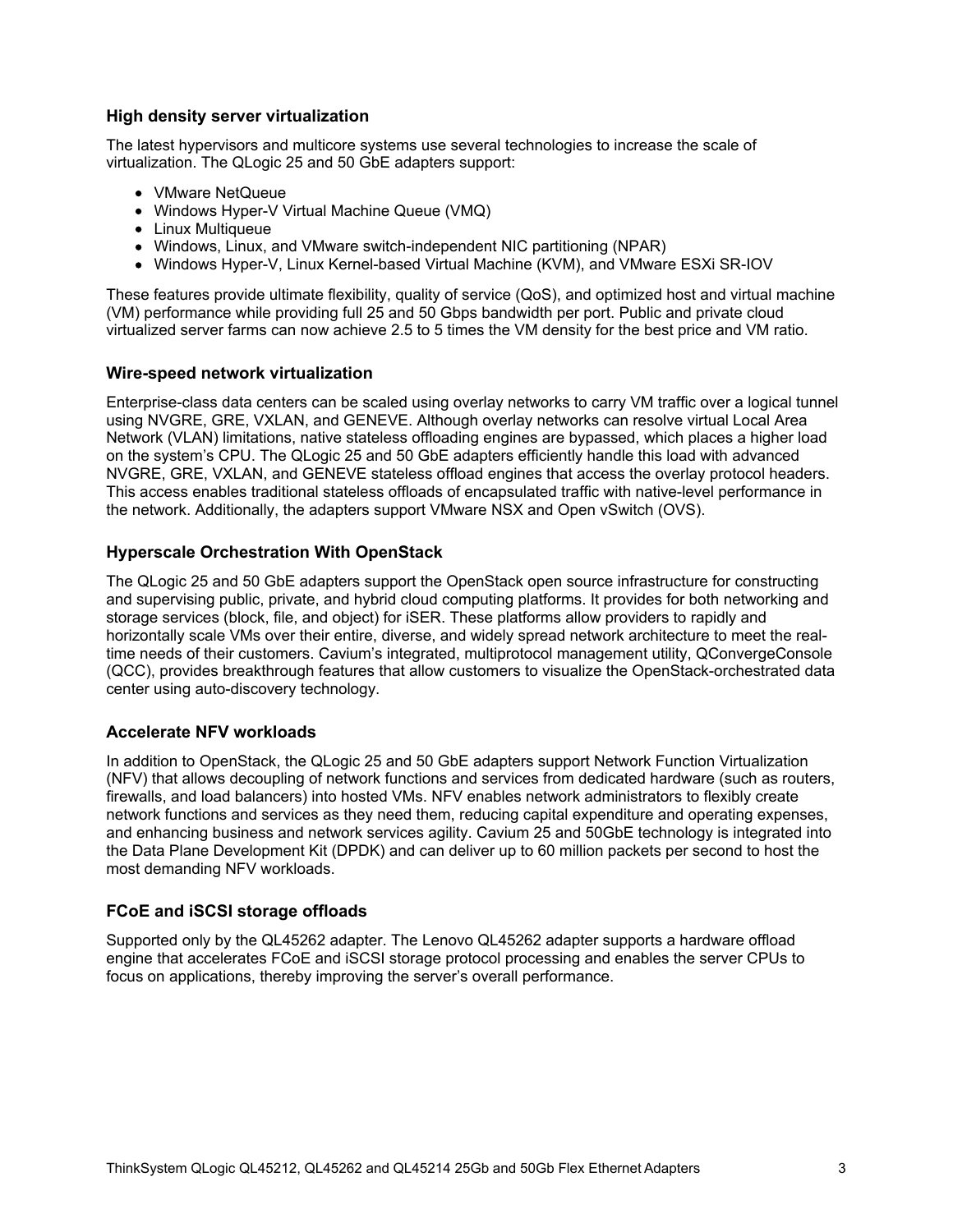## **Specifications**

The QLogic 25 Gb and 50 Gb adapters have the following technical specifications:

- Cavium FastLinQ 45000 ASIC
- PCIe 3.0 x16 host interface (standard Flex System compute node I/O adapter connection)
- Two internal 50GBase-KR SERDES interfaces (each interface is 2 lanes of 25 Gb/s) to the chassis midplane
	- QL45214: Four 25Gb connections
	- QL45212 and QL45262: Two 50 Gb connections (each connection is two 25 Gb lanes combined)
	- All connections are internal to the Flex chassis; no transceivers or cables are required
- Supports Message Signal Interrupt (MSI-X)
- Support for PXE boot, iSCSI boot and Wake-on-LAN (WOL)
- Networking Features
	- Jumbo frames (up to 9600-Byte)
	- 802.3x flow control
	- Link Aggregation (IEEE 802.1AX-2008)
	- Virtual LANs-802.1q VLAN tagging
	- Configurable Flow Acceleration
	- Congestion Avoidance
	- o IEEE 1588 and Time Sync
	- Forward Error Correction Clause 74, support for 25 Gbps and 50 Gbps
- Performance
	- Data Plane Development Kit (DPDK) support
	- Maximum 60 Million packets per second
	- Low latency
	- 50Gbps line rate per-port in 50GbE mode (50 GbE adapter)
	- 25Gbps line rate per-port in 25GbE mode
	- 10Gbps line rate per-port in 10GbE mode
- Stateless Offload Features
	- IP, TCP, and user datagram protocol (UDP) checksum offloads
	- TCP segmentation offload (TSO)
	- Large send offload (LSO)
	- Giant send offload (GSO)
	- Large receive offload (LRO) (Linux)
	- Receive segment coalescing (RSC) (Windows)
	- Receive side scaling (RSS)
	- Transmit side scaling (TSS)
	- o Interrupt coalescing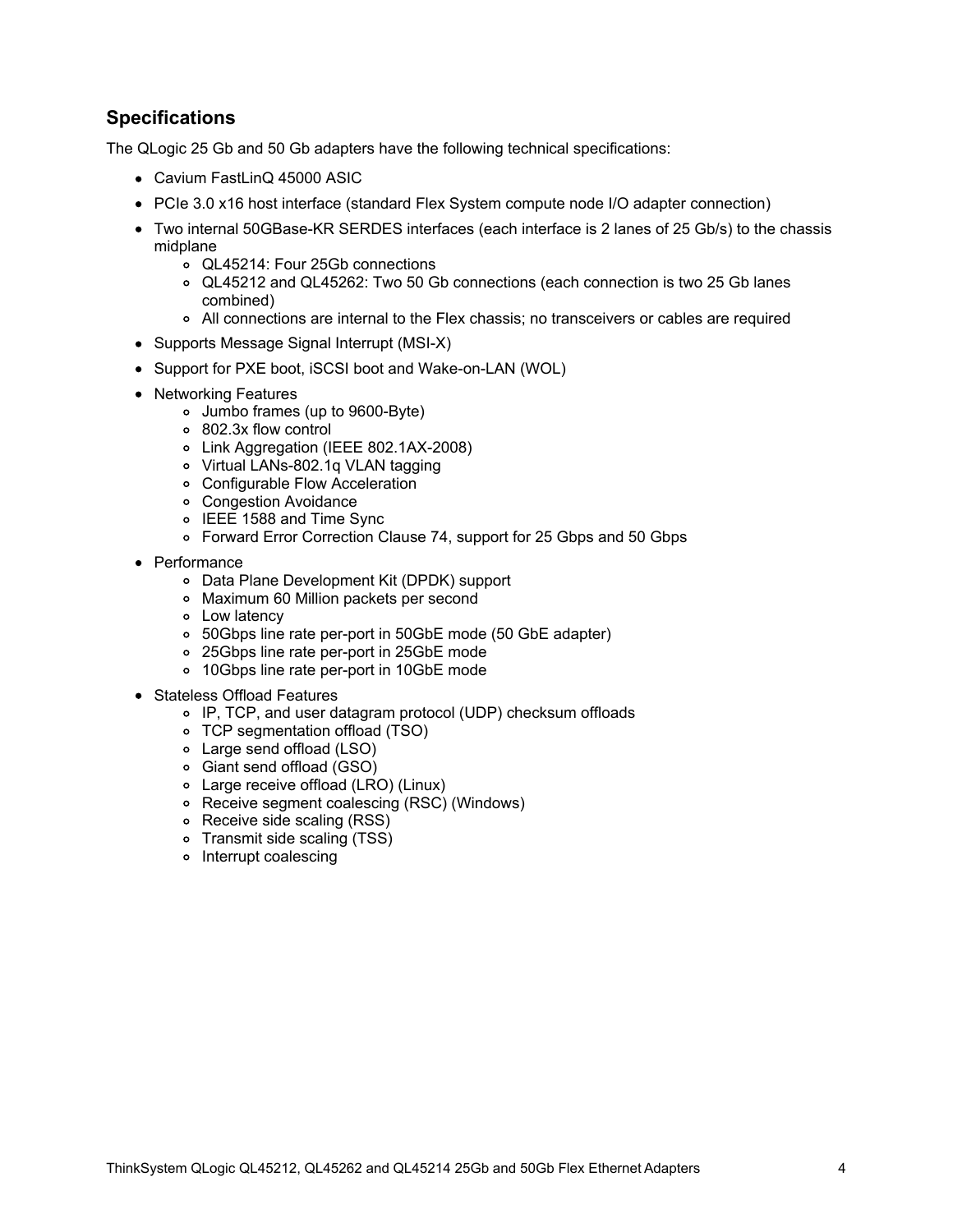- Virtualization
	- VMware NetQueue support
	- Microsoft Hyper-V VMQ support (up to 208 dynamic queues)
	- Linux Multiqueue support
	- PCI SIG SR-IOV compliant with support for 192 Virtual Functions
	- Virtual NIC (vNIC) / Network Partitioning (NPAR) with support for up to 16 physical functions
		- 2-port adapters support 8 vNICs per port
		- 4-port adapter supports 4 vNICs per port
	- Unified Fabric Protocol (UFP) (16 physical functions)
	- VXLAN-aware stateless offloads
	- NVGRE-aware stateless offloads
	- Geneve-aware stateless offloads
	- IP-in-IP-aware stateless offloads
	- GRE-aware stateless offloads
	- Stateless Transport Tunneling
	- Edge Virtual Bridging (EVB)
	- Per Virtual Function (VF) statistics
	- VF Receive-Side Scaling (RSS)/Transmit-Side Scaling (TSS)
- RDMA over Converged Ethernet (RoCE)
	- RoCEv1
	- o RoCEv2
	- iSCSI Extensions for RDMA (iSER)
	- o Internet Wide Area RDMA Protocol (iWARP)
	- Storage over RDMA: iSER, SMB Direct, and NVMe over Fabrics
	- o NFSoRDMA
- Tunneling Offloads:
	- Virtual Extensible LAN (VXLAN)
	- Generic Network Virtualization Encapsulation (GENEVE)
	- Network Virtualization using Generic Routing Encapsulation (NVGRE)
	- Linux Generic Routing Encapsulation (GRE)
- Data Center Bridging (DCB)
	- Priority-based flow control (PFC; IEEE 802.1Qbb)
	- Enhanced transmission selection (ETS; IEEE 802.1Qaz)
	- Quantized Congestion Notification (QCN; IEEE 802.1Qau)
	- Data Center Bridging Capability eXchange (DCBX; IEEE 802.1Qaz)
- Storage offloads (QL45262 adapter only)
	- FCoE Hardware Offload
	- iSCSI Hardware Offload
- Manageability
	- QLogic Control Suite integrated network adapter management utility (CLI) for Linux and Windows
	- QConvergeConsole integrated network management utility (GUI) for Linux and Windows
	- QConvergeConsole Plug-ins for vSphere (GUI) and ESXCLI plug-in for VMware
	- QConvergeConsole PowerKit (Windows PowerShell) cmdlets for Linux and Windows
	- UEFI-based device configuration pages
	- Native OS management tools for networking
	- Full support for Lenovo OneCLI, ASU and firmware updates; XClarity Administrator support planned for 3Q/2018
	- SNIA HBA API v2 and SMI-S APIs
	- Planned support for PLDM for Redfish Device Enablement standard (DMTF DSP0218)
	- Planned enhancements to MCTP for increased security when using PCIe VDM (DMTF DSP0238)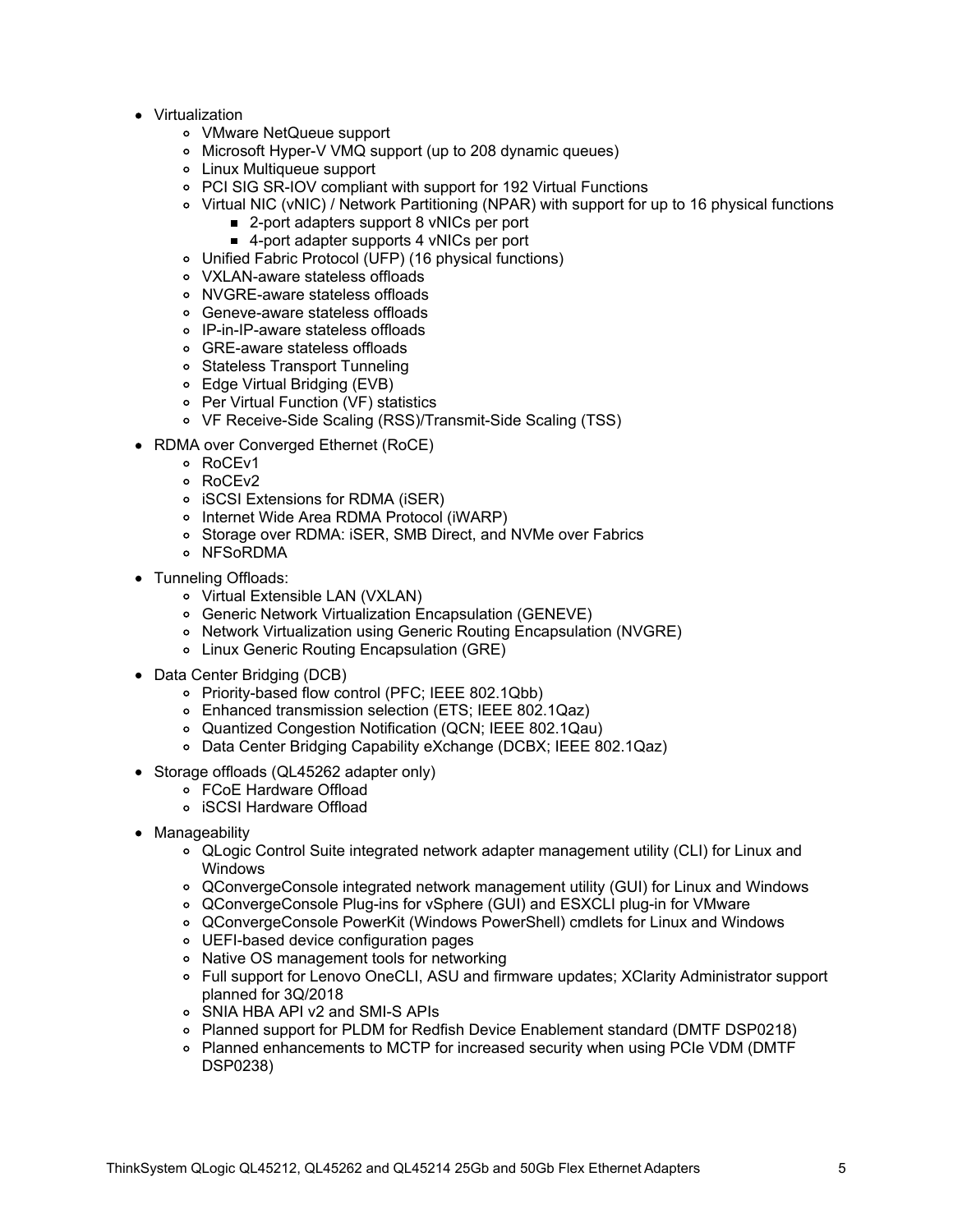- Power Saving
	- ACPI compliant power management
	- PCI Express eCLKREQ support
	- PCI Express unused lane powered down
	- Ultra low-power mode
	- Power Management (PM) Offload

### **IEEE Standards**

The adapter supports these IEEE specifications:

- IEEE 802.1AS (Precise Synchronization)
- IEEE 802.1ax-2008 (Link Aggregation) (IEEE 802.3ad)
- $\bullet$  IEEE 802.1q (VLAN)
- IEEE 802.1Qaz (DCBX and ETS)
- IEEE 802.1Qbb (Priority-based Flow Control)
- IEEE 802.3-2015 (10Gb and 25Gb Ethernet flow Control)
- IEEE 802.3by-2016 (25G Ethernet)
- IEEE 1588-2002 PTPv1 (Precision Time Protocol)
- IEEE 1588-2008 PTPv2

The adapter supports these additional specifications:

- IPv4 (RFQ 791)
- IPv6 (RFC 2460)

#### **Server support**

The following table lists the compute nodes that support the adapters.

#### Table 2. Support for Flex System compute nodes

| Part<br>number | <b>Description</b>                                                              | ন<br>600<br>$\bar{\mathbf{N}}$<br>ທ<br>ш<br>22<br>(87)<br>x240 | (7162)<br>x240 | $\widetilde{\mathcal{E}}$<br>$-2600$<br><b>S</b><br>ш<br>(9532,<br>Й5<br>x240 | र्भ<br>$-2600$<br><b>IQ</b><br>Ŵ<br>(9532,<br>ΣΜ<br>x240 | (7167)<br>x440 | (7903)<br>X6<br>x880/x480/x280 | 96)<br>$\tilde{\mathcal{L}}$<br>$\times$<br>x280/x480/x880 | (7X16)<br>SN550 | (7X15)<br>SN850 |
|----------------|---------------------------------------------------------------------------------|----------------------------------------------------------------|----------------|-------------------------------------------------------------------------------|----------------------------------------------------------|----------------|--------------------------------|------------------------------------------------------------|-----------------|-----------------|
| 7XC7A05844     | ThinkSystem QLogic QL45214 Flex 25Gb 4-Port<br><b>Ethernet Adapter</b>          | N                                                              | N              | N                                                                             | N                                                        | N              | N                              | N                                                          | Y               | Y               |
| 7XC7A05845     | ThinkSystem QLogic QL45262 Flex 50Gb 2-Port<br>Ethernet Adapter with iSCSI/FCoE | N                                                              | N              | N                                                                             | N                                                        | N              | N                              | N                                                          | Y               | $\vee$          |
| 7XC7A05843     | ThinkSystem QLogic QL45212 Flex 50Gb 2-Port<br><b>Ethernet Adapter</b>          | N                                                              | N              | N                                                                             | N                                                        | N              | N                              | N                                                          | Y               | $\vee$          |

I/O adapter cards are installed in the slot in supported servers, such as the SN550, as highlighted in the following figure.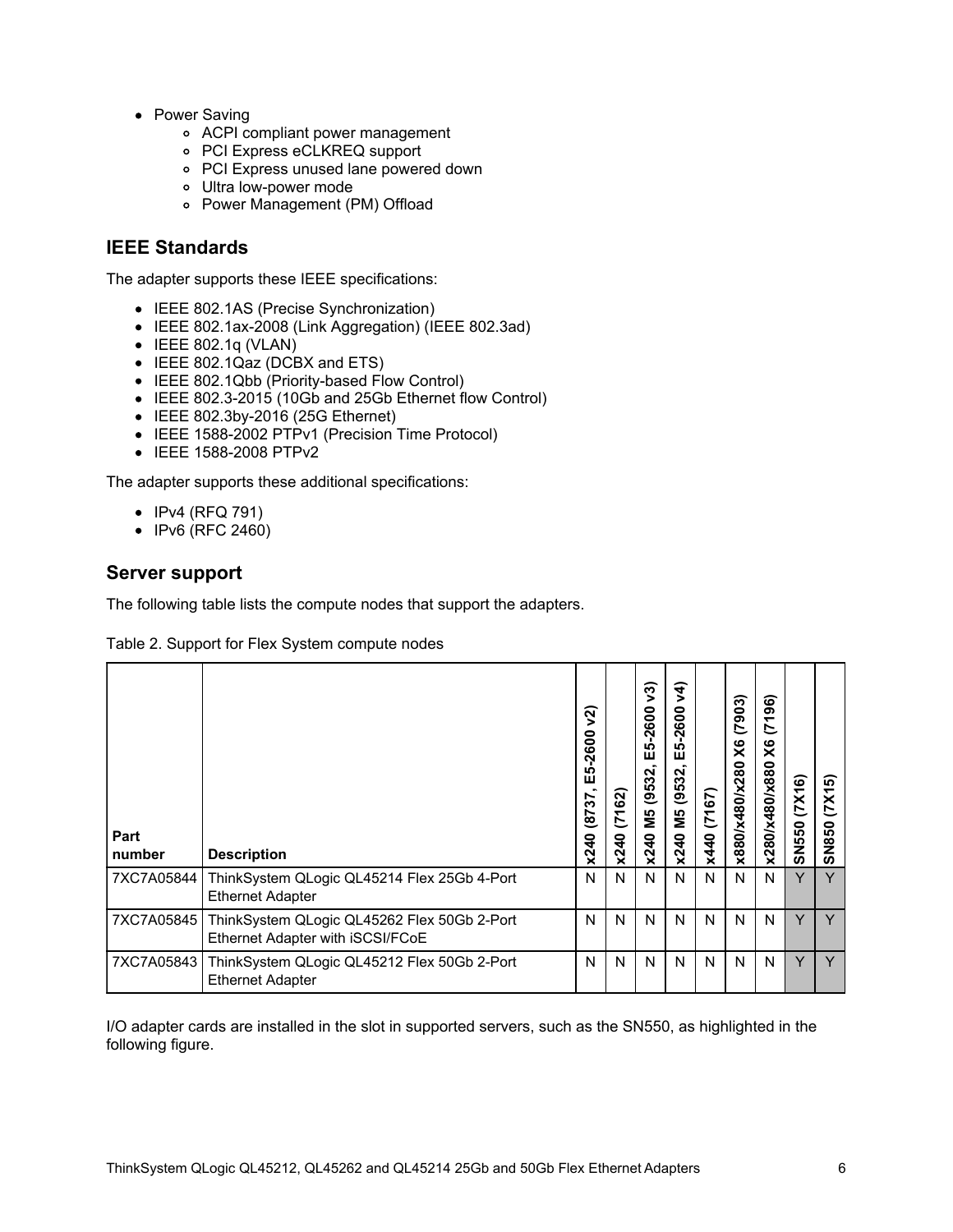

Figure 2. Location of the I/O adapter slots in the ThinkSystem SN550 server

## **Internal connectivity**

The QL45000 adapters do not use transceivers or cables for connectivity to switches. Instead, the adapters connect to the Flex System switches and I/O modules installed in the chassis via internal connections.

The following table shows the connections between adapters installed in the compute nodes and the switch bays in the chassis.

| Table 3. Adapter to I/O bay correspondence |
|--------------------------------------------|
|                                            |

| I/O adapter slot               |                       | Corresponding I/O module bay in the chassis |            |       |       |  |  |  |
|--------------------------------|-----------------------|---------------------------------------------|------------|-------|-------|--|--|--|
| in the compute node            | Port on the adapter   | Bay 1                                       | Bay 2      | Bay 3 | Bay 4 |  |  |  |
| Slot 1                         | Port 1                | <b>Yes</b>                                  |            |       |       |  |  |  |
|                                | Port 2                |                                             | <b>Yes</b> |       |       |  |  |  |
|                                | Port 3 (QL45214 only) | Yes                                         |            |       |       |  |  |  |
|                                | Port 4 (QL45214 only) |                                             | Yes        |       |       |  |  |  |
| Slot 2                         | Port 1                |                                             |            | Yes   |       |  |  |  |
|                                | Port 2                |                                             |            |       | Yes   |  |  |  |
|                                | Port 3 (QL45214 only) |                                             |            | Yes   |       |  |  |  |
|                                | Port 4 (QL45214 only) |                                             |            |       | Yes   |  |  |  |
| Slot 3                         | Port 1                | <b>Yes</b>                                  |            |       |       |  |  |  |
| (full-wide compute nodes only) | Port 2                |                                             | Yes        |       |       |  |  |  |
|                                | Port 3 (QL45214 only) | Yes                                         |            |       |       |  |  |  |
|                                | Port 4 (QL45214 only) |                                             | Yes        |       |       |  |  |  |
| Slot 4                         | Port 1                |                                             |            | Yes   |       |  |  |  |
| (full-wide compute nodes only) | Port 2                |                                             |            |       | Yes   |  |  |  |
|                                | Port 3 (QL45214 only) |                                             |            | Yes   |       |  |  |  |
|                                | Port 4 (QL45214 only) |                                             |            |       | Yes   |  |  |  |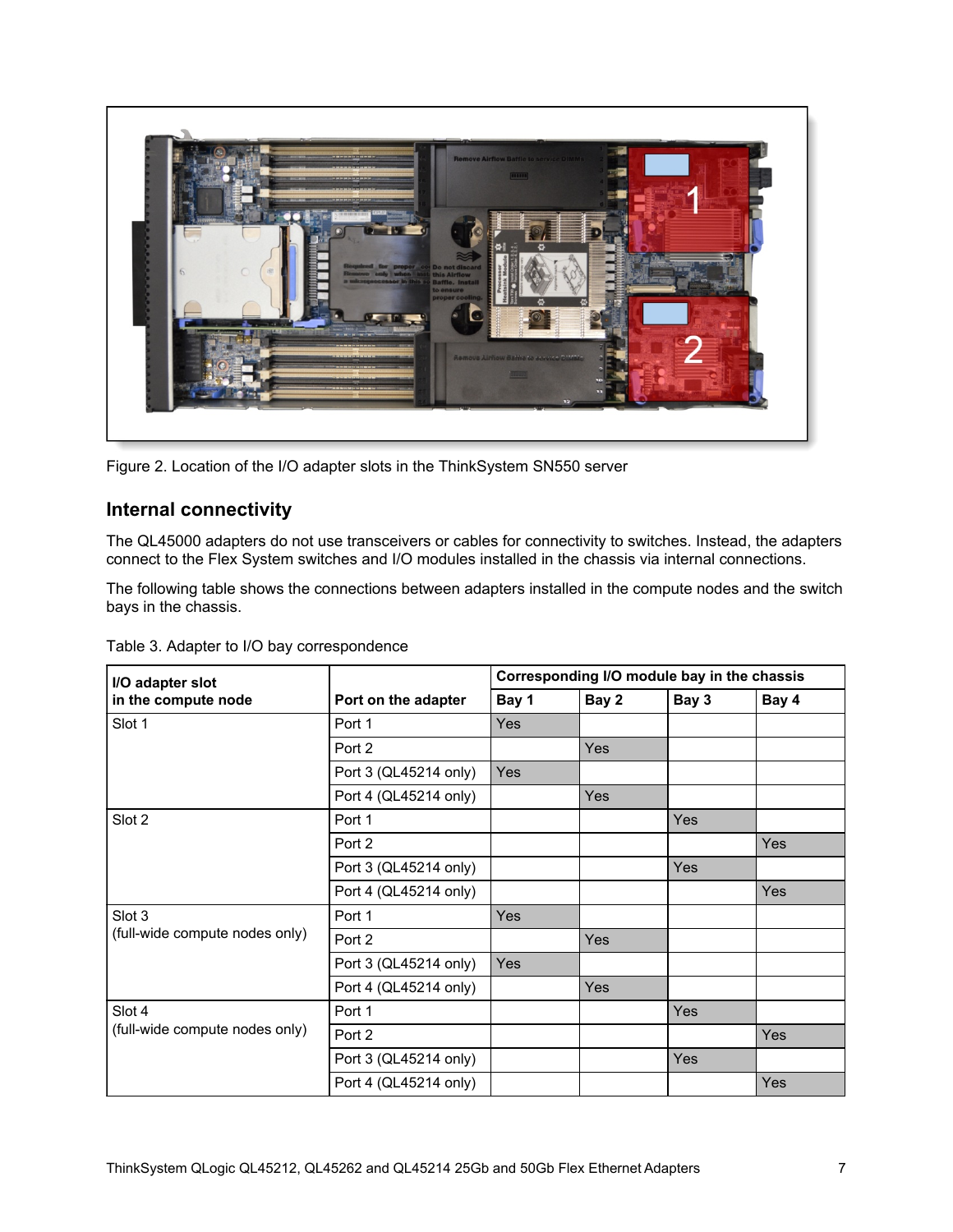The following figure shows the internal layout of the 4-port 25Gb QL45214 adapter, with how the adapter ports are routed to the I/O module internal ports.



Figure 3. Internal layout of the QL45214 adapter ports

The following figure shows the internal layout of the 2-port 50 Gb QL45212 and QL45262 adapters, and how the adapter ports are routed to the I/O module internal ports. As shown, two 25 Gb ports are combined to form a 50 Gb connection.



Figure 4. Internal layout of the QL45212 and QL45262 adapter ports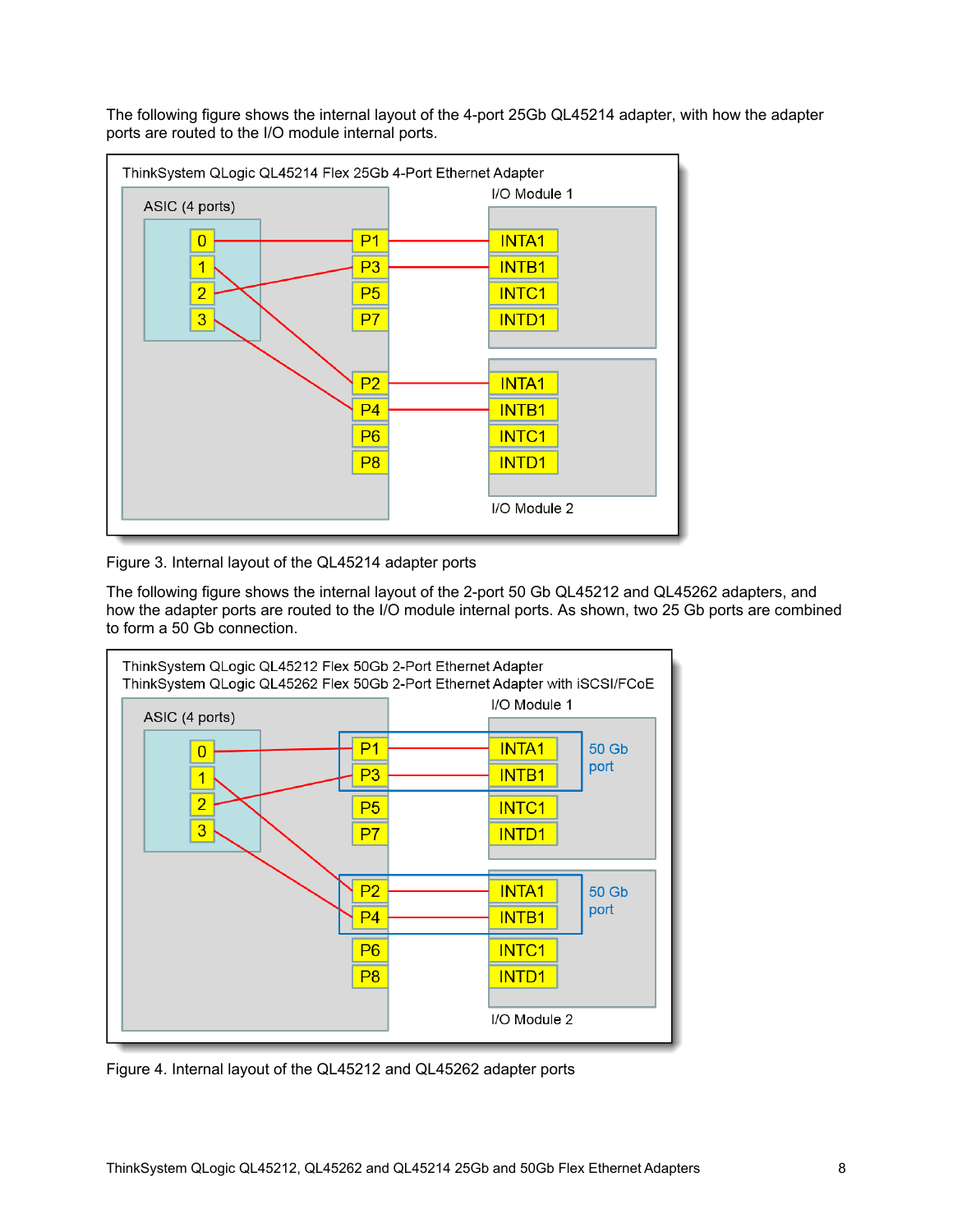The connections between the adapters installed in the compute nodes to the switch bays in the chassis are shown diagrammatically in the following figure. The figure shows half-wide servers (such as the SN550 with two adapters) and full-wide servers (such as the SN850 with four adapters).



Figure 5. Logical layout of the interconnects between I/O adapters and I/O modules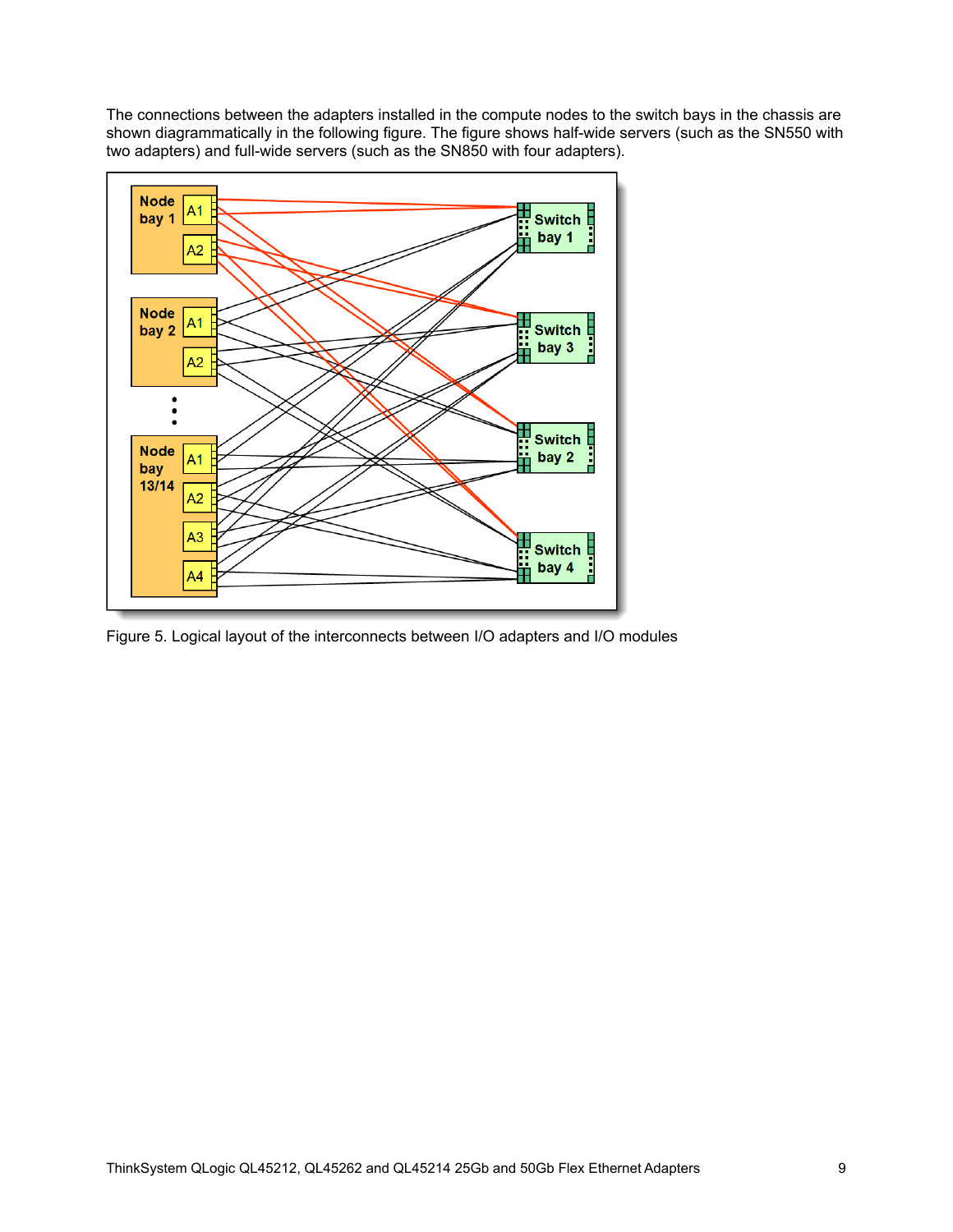## **I/O module support**

These adapters can be installed in any I/O adapter slot of a supported Flex System compute node. One or two compatible modules must be installed in the corresponding I/O bays in the chassis. When connected to the 10 Gb switch, the adapter will operate at 10 Gb speeds.

To maximize the number of adapter ports usable, you may also need to order switch upgrades to enable additional ports. Alternatively, for CN4093, EN4093R, and SI4093 switches, you can use Flexible Port Mapping, a feature of Networking OS 7.8 or later, that allows you to minimize the number of upgrades needed.

See the Product Guides for the Flex System switches for more details about switch upgrades and Flexible Port Mapping:

<https://lenovopress.com/servers/blades/networkmodule>

The table below specifies how many ports the adapters contain. For the CN4054S, to enable all four adapter ports, either upgrade the switch or use Flexible Port Mapping. Switches should be installed in pairs to maximize the number of ports enabled and to provide redundant network connections.

|                                    |                                                                 | Number of ports†            |                            |  |  |  |
|------------------------------------|-----------------------------------------------------------------|-----------------------------|----------------------------|--|--|--|
| Part<br>number                     | <b>Description</b>                                              | QL45214<br>25G <sub>b</sub> | QL45212<br>QL45262<br>50Gb |  |  |  |
| Supported 25 Gb and 50 Gb Ethernet |                                                                 |                             |                            |  |  |  |
| 4SG7A08868                         | Lenovo ThinkSystem NE2552E Flex Switch                          | 4                           | 2                          |  |  |  |
| <b>Supported 10 Gb Ethernet</b>    |                                                                 |                             |                            |  |  |  |
| 00FM514                            | Lenovo Flex System Fabric EN4093R 10Gb Scalable Switch          | $4**$                       | 2                          |  |  |  |
| 00FM510                            | Lenovo Flex System Fabric CN4093 10Gb Converged Scalable Switch | $4**$                       | $\overline{2}$             |  |  |  |
| 00FM518                            | Lenovo Flex System Fabric SI4093 System Interconnect Module     | $4**$                       | 2                          |  |  |  |
| 00FE327                            | Lenovo Flex System SI4091 10Gb System Interconnect Module       | $\overline{2}$              | $\overline{2}$             |  |  |  |
| 00D5823*                           | Flex System Fabric CN4093 10Gb Converged Scalable Switch        | $4**$                       | $\mathfrak{p}$             |  |  |  |
| 95Y3309*                           | Flex System Fabric EN4093R 10Gb Scalable Switch                 | $4**$                       | $\overline{2}$             |  |  |  |
| 95Y3313*                           | Flex System Fabric SI4093 System Interconnect Module            | $4**$                       | $\overline{2}$             |  |  |  |
| Not supported                      |                                                                 |                             |                            |  |  |  |
| 90Y9346                            | Flex System EN6131 40Gb Ethernet Switch                         | $\overline{\phantom{0}}$    | $\overline{\phantom{0}}$   |  |  |  |
| 88Y6043                            | Flex System EN4091 10Gb Ethernet Pass-thru                      |                             |                            |  |  |  |
| 49Y4294                            | Flex System EN2092 1Gb Ethernet Scalable Switch                 | ٠                           |                            |  |  |  |
| 94Y5350                            | Cisco Nexus B22 Fabric Extender for Flex System                 |                             |                            |  |  |  |
| 94Y5212*                           | Flex System EN4023 10Gb Scalable Switch                         | $\overline{a}$              |                            |  |  |  |
| 49Y4270*                           | Flex System Fabric EN4093 10Gb Scalable Switch                  | $\overline{a}$              |                            |  |  |  |

#### Table 4. I/O modules supported

\* Withdrawn from marketing

† This is the number of adapter ports that will be enabled per adapter, and requires that two switches be installed in the chassis.

\*\* The use of 4 ports will require either a switch upgrade to enable additional ports or the use of Flexible Port Mapping to reconfigure the active ports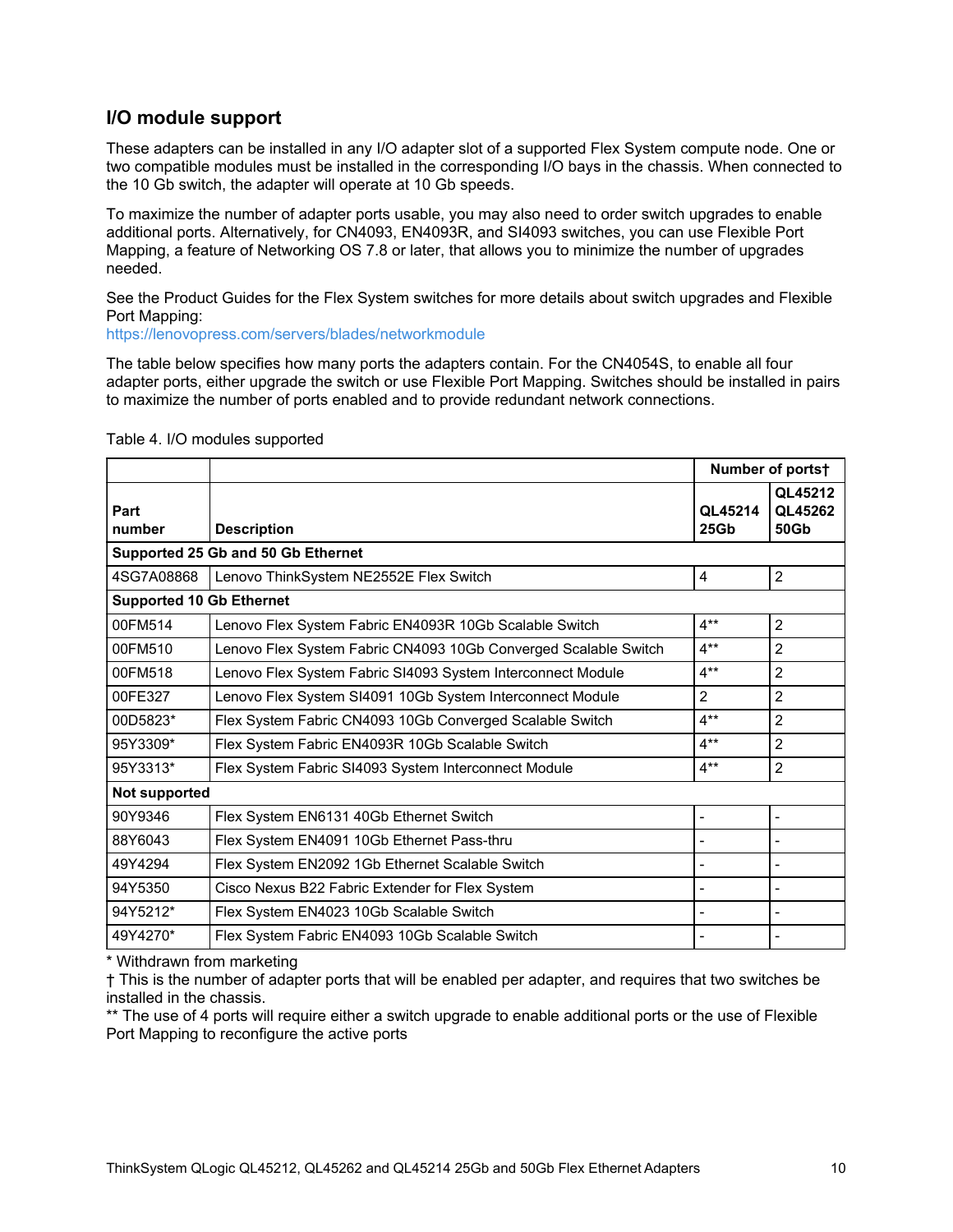## **Operating system support**

The adapters support the following operating systems:

- Microsoft Windows Server 2012 R2
- Microsoft Windows Server 2016
- Red Hat Enterprise Linux 6.9 x64
- Red Hat Enterprise Linux 7.3
- Red Hat Enterprise Linux 7.4
- SUSE Linux Enterprise Server 11 Xen x64 SP4
- SUSE Linux Enterprise Server 11 x64 SP4
- SUSE Linux Enterprise Server 12 SP2
- SUSE Linux Enterprise Server 12 SP3
- SUSE Linux Enterprise Server 12 Xen SP2
- SUSE Linux Enterprise Server 12 Xen SP3
- VMware vSphere ESXi 6.0 U3
- VMware vSphere ESXi 6.5
- VMware vSphere ESXi 6.5 U1

Support for operating systems is based on the combination of the expansion card and the compute node in which it is installed. See the ServerProven website for the latest information about the specific versions and service packs supported: <http://www.lenovo.com/us/en/serverproven>

## **Warranty**

The adapters have a 1-year, customer-replaceable unit (CRU) limited warranty. When installed in a server, these adapters assume the server's base warranty and any warranty upgrade purchased for the server.

### **Physical specifications**

The adapters have the following dimensions and weight:

- Width: 100 mm (3.9 in.)
- $\bullet$  Depth: 80 mm (3.1 in.)
- Weight: 13 g (0.3 lb)

The adapters have the following shipping dimensions and weight (approximate):

- $\bullet$  Height: 58 mm (2.3 in.)
- Width: 229 mm (9.0 in.)
- Depth: 208 mm (8.2 in.)
- Weight: 0.4 kg (0.89 lb)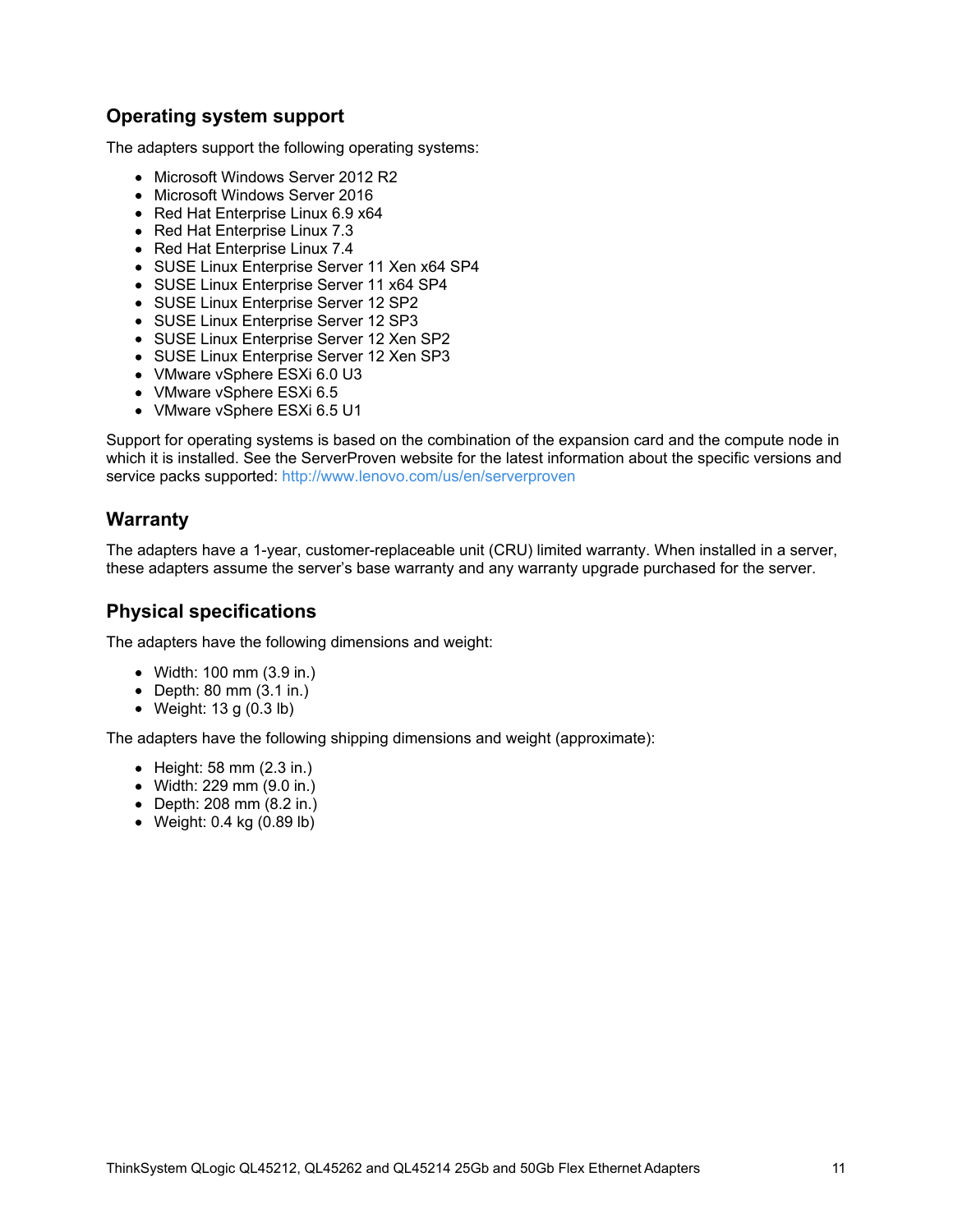## **Regulatory compliance**

The adapters conform to the following regulatory standards:

- United States FCC 47 CFR Part 15, Subpart B, ANSI C63.4 (2003), Class A
- United States UL 60950-1, Second Edition
- IEC/EN 60950-1, Second Edition
- FCC Verified to comply with Part 15 of the FCC Rules, Class A
- Canada ICES-003, issue 4, Class A
- UL/IEC 60950-1
- CSA C22.2 No. 60950-1-03
- Japan VCCI, Class A
- Australia/New Zealand AS/NZS CISPR 22:2006, Class A
- IEC 60950-1(CB Certificate and CB Test Report)
- Taiwan BSMI CNS13438, Class A
- Korea KN22, Class A; KN24
- Russia/GOST ME01, IEC-60950-1, GOST R 51318.22-99, GOST R 51318.24-99, GOST R 51317.3.2-2006, GOST R 51317.3.3-99
- IEC 60950-1 (CB Certificate and CB Test Report)
- CE Mark (EN55022 Class A, EN60950-1, EN55024, EN61000-3-2, EN61000-3-3)
- CISPR 22, Class A

#### **Related publications and links**

For more information, see the following resources:

- Product Guide for the Lenovo ThinkSystem NE2552E Flex Switch <http://lenovopress.com/LP0854>
- Datasheet for the Lenovo ThinkSystem NE2552E Flex Switch <http://lenovopress.com/DS0040>
- 3D Interactive Tour for the Lenovo ThinkSystem NE2552E Flex Switch <http://lenovopress.com/LP0871>
- Lenovo Press product guides for Flex System I/O modules <https://lenovopress.com/servers/blades/networkmodule>
- Lenovo Press product guides for Flex System compute nodes <https://lenovopress.com/servers/blades/server>
- Flex System Information Center (User's Guides for servers and options) <http://flexsystem.lenovofiles.com/help/index.jsp>
- Flex System Interoperability Guide <http://lenovopress.com/fsig>
- Flex System Products and Technology <http://lenovopress.com/sg248255>
- ServerProven <http://www.lenovo.com/us/en/serverproven>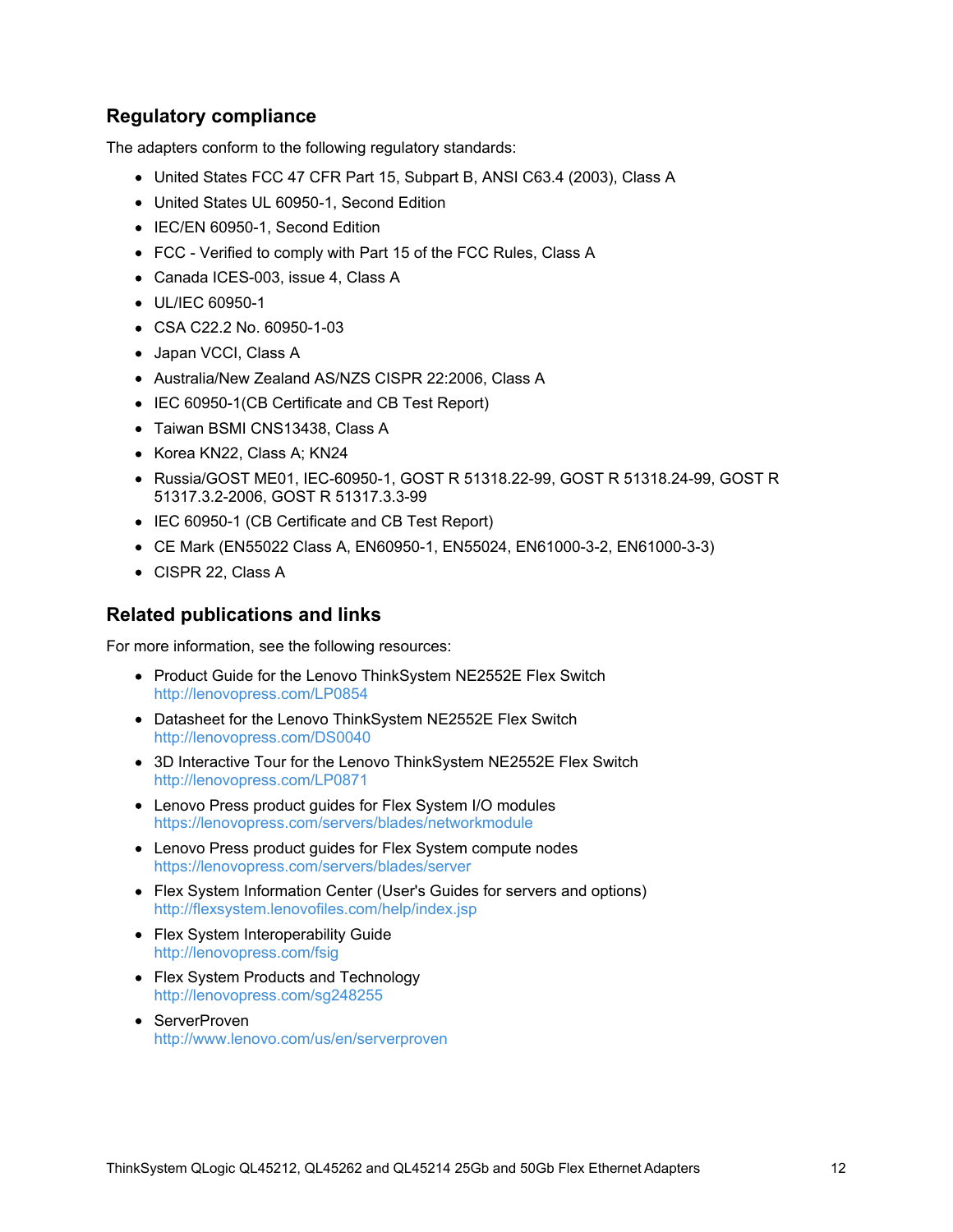## **Related product families**

Product families related to this document are the following:

- 25 Gb Embedded [Connectivity](https://lenovopress.com/networking/embedded/25gb)
- **Blade Network [Adapters](https://lenovopress.com/servers/blades/nic)**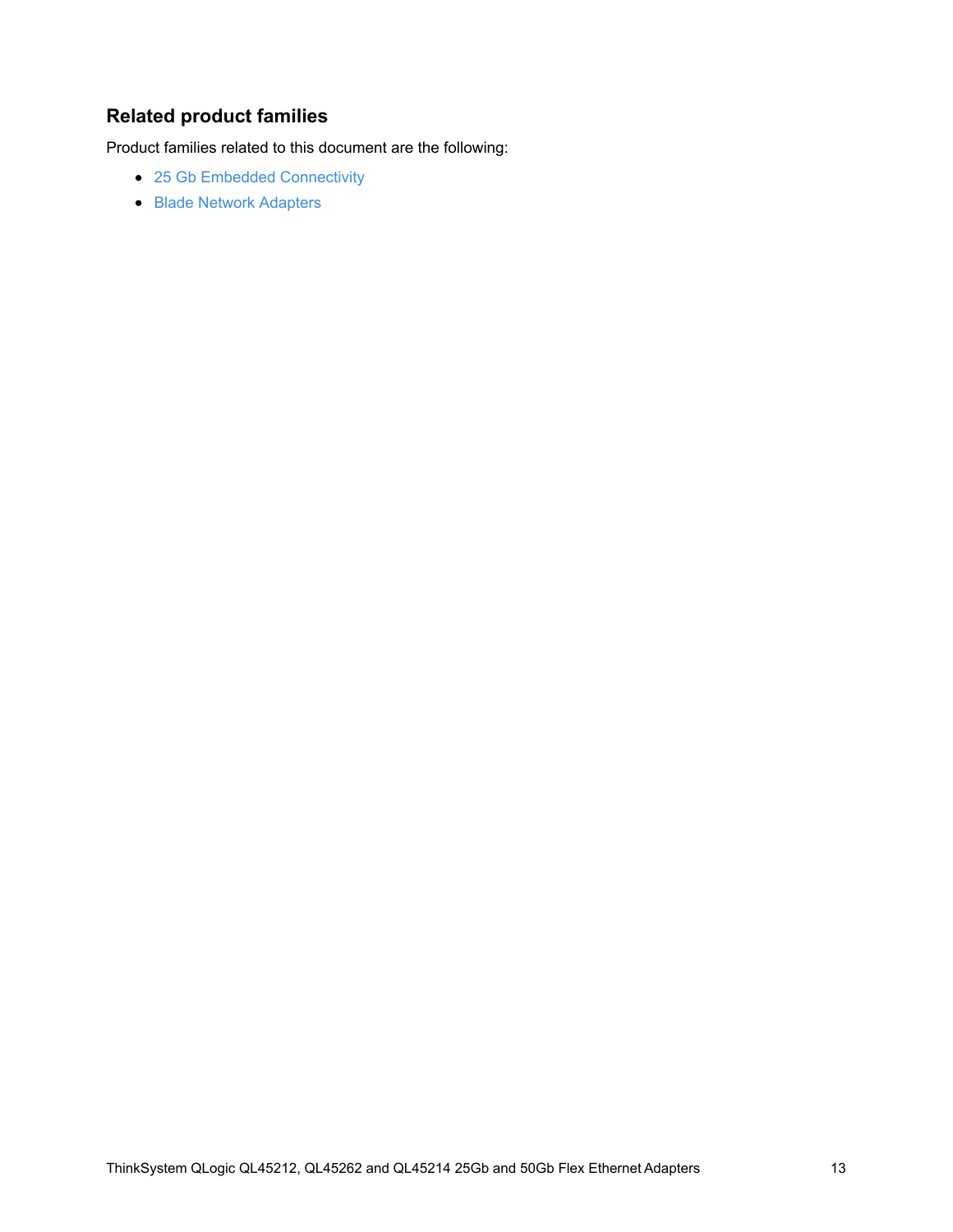### **Notices**

Lenovo may not offer the products, services, or features discussed in this document in all countries. Consult your local Lenovo representative for information on the products and services currently available in your area. Any reference to a Lenovo product, program, or service is not intended to state or imply that only that Lenovo product, program, or service may be used. Any functionally equivalent product, program, or service that does not infringe any Lenovo intellectual property right may be used instead. However, it is the user's responsibility to evaluate and verify the operation of any other product, program, or service. Lenovo may have patents or pending patent applications covering subject matter described in this document. The furnishing of this document does not give you any license to these patents. You can send license inquiries, in writing, to:

Lenovo (United States), Inc. 8001 Development Drive Morrisville, NC 27560 U.S.A. Attention: Lenovo Director of Licensing

LENOVO PROVIDES THIS PUBLICATION "AS IS" WITHOUT WARRANTY OF ANY KIND, EITHER EXPRESS OR IMPLIED, INCLUDING, BUT NOT LIMITED TO, THE IMPLIED WARRANTIES OF NON-INFRINGEMENT, MERCHANTABILITY OR FITNESS FOR A PARTICULAR PURPOSE. Some jurisdictions do not allow disclaimer of express or implied warranties in certain transactions, therefore, this statement may not apply to you.

This information could include technical inaccuracies or typographical errors. Changes are periodically made to the information herein; these changes will be incorporated in new editions of the publication. Lenovo may make improvements and/or changes in the product(s) and/or the program(s) described in this publication at any time without notice.

The products described in this document are not intended for use in implantation or other life support applications where malfunction may result in injury or death to persons. The information contained in this document does not affect or change Lenovo product specifications or warranties. Nothing in this document shall operate as an express or implied license or indemnity under the intellectual property rights of Lenovo or third parties. All information contained in this document was obtained in specific environments and is presented as an illustration. The result obtained in other operating environments may vary. Lenovo may use or distribute any of the information you supply in any way it believes appropriate without incurring any obligation to you.

Any references in this publication to non-Lenovo Web sites are provided for convenience only and do not in any manner serve as an endorsement of those Web sites. The materials at those Web sites are not part of the materials for this Lenovo product, and use of those Web sites is at your own risk. Any performance data contained herein was determined in a controlled environment. Therefore, the result obtained in other operating environments may vary significantly. Some measurements may have been made on development-level systems and there is no guarantee that these measurements will be the same on generally available systems. Furthermore, some measurements may have been estimated through extrapolation. Actual results may vary. Users of this document should verify the applicable data for their specific environment.

#### **© Copyright Lenovo 2022. All rights reserved.**

This document, LP0855, was created or updated on May 31, 2018.

Send us your comments in one of the following ways:

- Use the online Contact us review form found at: <https://lenovopress.com/LP0855>
- Send your comments in an e-mail to: [comments@lenovopress.com](mailto:comments@lenovopress.com?subject=Feedback for LP0855)

This document is available online at <https://lenovopress.com/LP0855>.